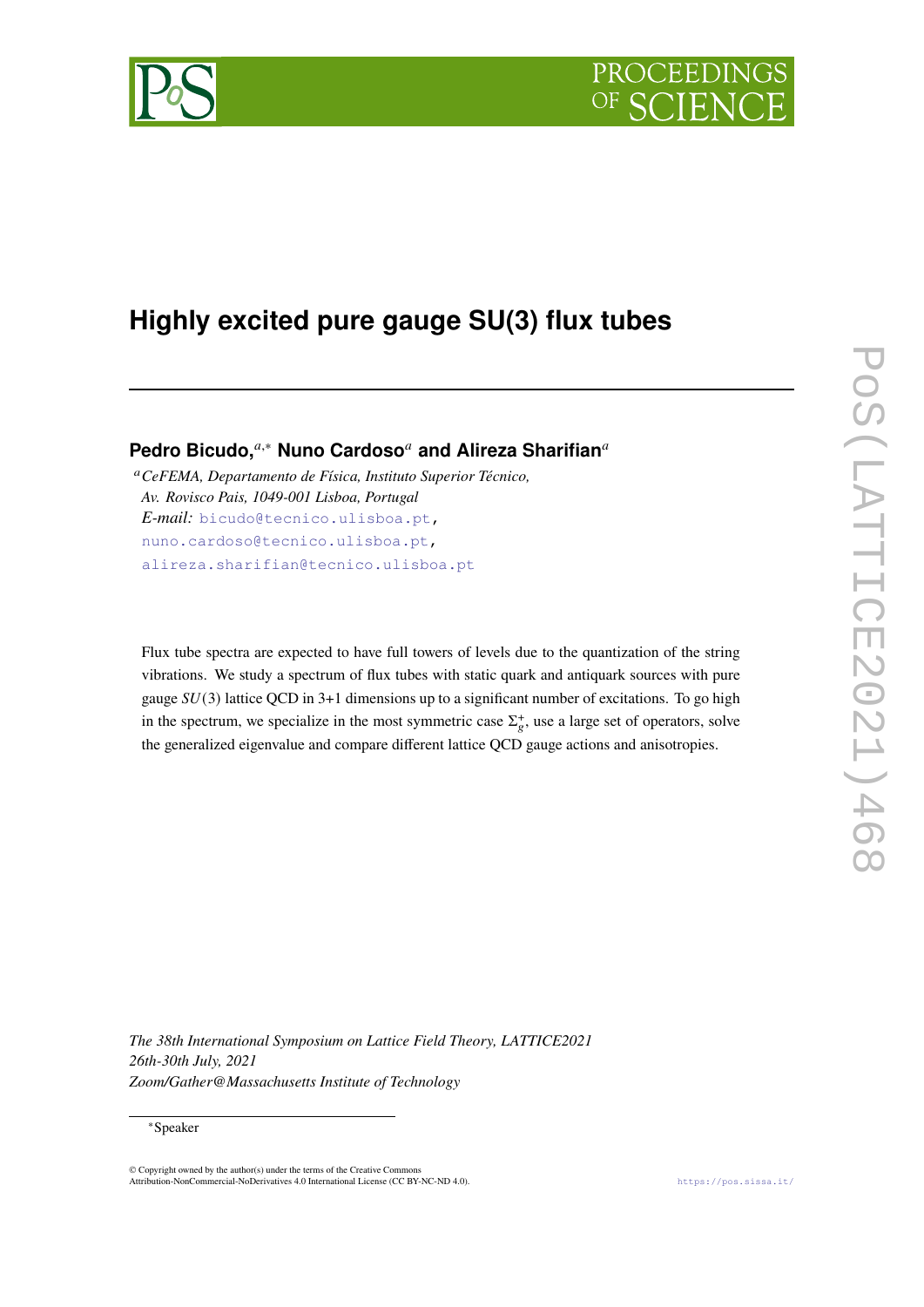

<span id="page-1-0"></span>

**Figure 1:** Previous excited  $\Sigma_g^+$  flux tube spectrum [\[1\]](#page-6-0).



**Figure 2:** The discretization of the string transverse quantum fluctuations is sufficient to compute the Coulomb term of the string spectrum.

# **1. Introduction - Motivation**

So far only energy levels up to  $N = 2$  have been published for the pure gauge QCD flux tube [\[1\]](#page-6-0) as in Fig. [1.](#page-1-0) Can we go higher in the spectrum? To understand why there is a spectrum, we notice that if we neglect the flux tube intrinsic width, it is equivalent to a quantum string. Flux tubes and strings have been studied for a long time. In 1911 Onnes discovered superconductivity, the Meissner effect was discovered in 1933. In 1935, Rjabinin and Shubnikov experimentally discovered the Type-II superconductors. In 1950, Landau and Ginzburg, then continued by Abrikosov arrived at superconductor vortices, or flux tubes. When confinement was proposed for quarks inside hadrons in 1964 by Gell-Mann and Zweig, the analogy with flux tubes also led to a literature explosion in the quantum excitations of strings. The proposal of QCD in 1973 By Gross, Wilczek and Politzer shifted the interest back to particles. Nevertheless Lattice QCD by Wilson in 1974 was inspired in strings. The interest in strings returned in 1997 with Maldacena's and others AdS/CFT correspondence. The AdS/CFT and Holography has also been used as a model to compute spectra in hadronic physics.

An approximation to the flux tube spectrum is given by Effective String Theories (EST), say the Nambu-Goto model, which action is the area of the transverse bosonic string surface in time and space,

$$
S = -T \int d^2 \sigma \sqrt{-det \gamma} , \gamma_{\alpha\beta} = \frac{\partial X^{\mu}}{\partial \sigma^{\alpha}} \frac{\partial X^{\nu}}{\partial \sigma^{\beta}} \eta_{\mu\nu}
$$
 (1)

it is classically equivalent to the Polyakov action which introduces an auxiliary *einbein* field,  $g_{\alpha\beta}$ to remove the square root,

$$
S = -\frac{T}{2} \int d^2 \sigma \sqrt{-\det g} \, g^{\alpha \beta} \frac{\partial X^{\mu}}{\partial \alpha} \frac{\partial X^{\nu}}{\partial \beta} \eta_{\mu \nu} \,. \tag{2}
$$

Its spectrum for an open string with ends fixed at distance  $R$  with Dirichlet boundary conditions is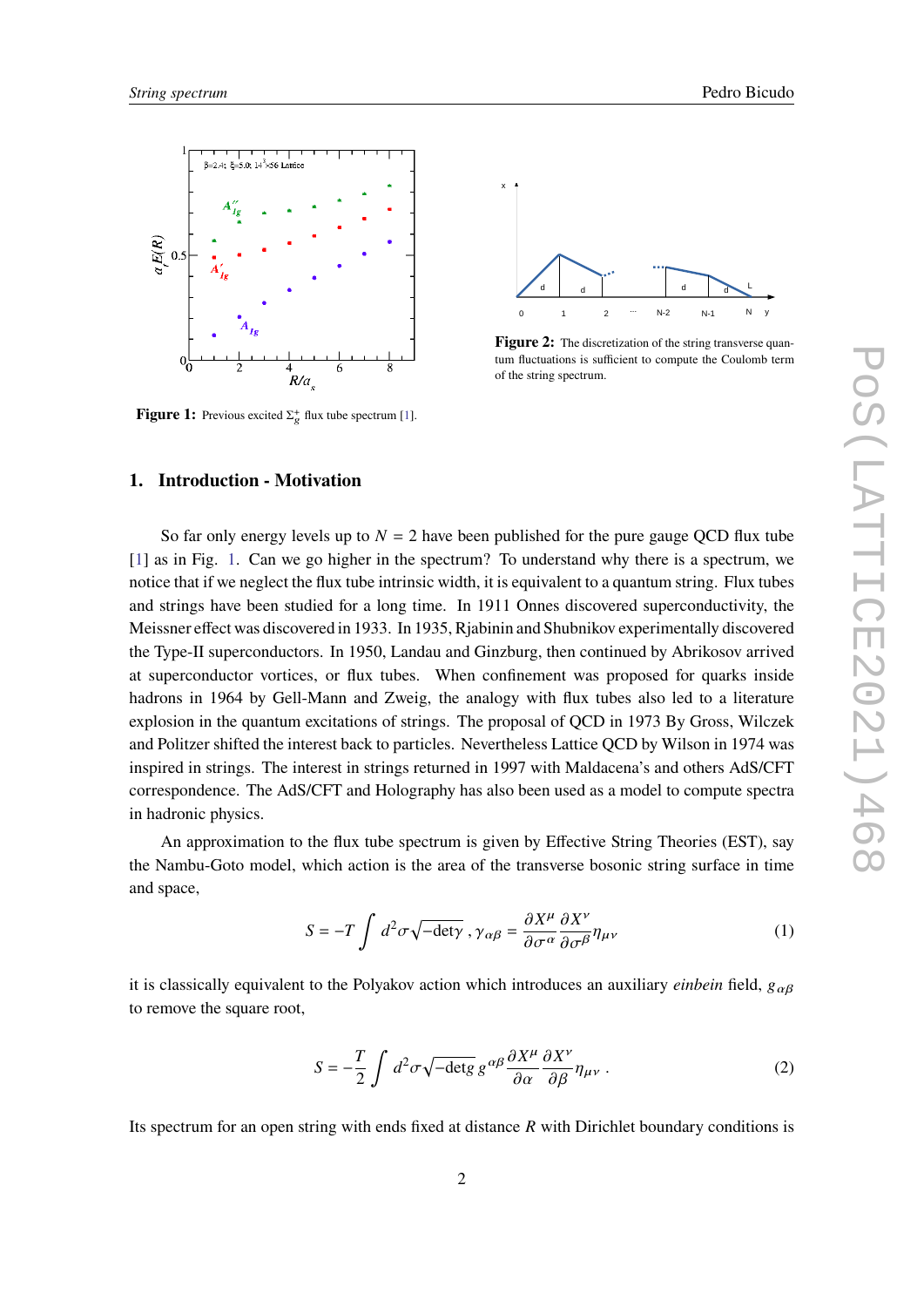<span id="page-2-1"></span>

**Figure 3:** Example of a lattice QCD spacial operator, in this case  $O(2, 1)$ .



paths from the antiquark to the quark, used to construct the Figure 4: The four sub-operators, spatial Wilson line gauge field operators  $O(l, 0) = \frac{1}{\sqrt{d}} (L_x + L_{\bar{x}} + L_y + L_{\bar{y}})$  at Euclidean time  $t_0$ . The inverse Wilson lines are used for the operators at time  $t$ .

given by the Arvis potential [\[2\]](#page-6-1),

<span id="page-2-0"></span>
$$
V_n(R) = \sigma \sqrt{R^2 + \frac{2\pi}{\sigma} \left( \sum_{a_i=1}^{\infty} n_{a_i} - \frac{D-2}{24} \right)},
$$
  
=  $\sigma R + \frac{\pi}{R} \left( \sum_{a_i=1}^{\infty} n_{a_i} - \frac{D-2}{24} \right) + o \left( \frac{1}{R^3} \right),$  (3)

where  $a_i$  are the principal transverse modes, and the continuum field theory computation of the zero mode energy is obtained using the Riemann Zeta regularization [\[3,](#page-6-2) [4\]](#page-6-3),

$$
1 + 2 + 3 + \dots = \sum_{n=1}^{\infty} n \qquad \to \qquad \zeta(-1) = -\frac{1}{12} \,, \tag{4}
$$

which in lattice QCD is provided by the lattice regularization. The Coulomb approximation in Eq. [\(3\)](#page-2-0), Lüscher term [\[5\]](#page-6-4), can also be computed with a discretization of the String as in Fig[.2.](#page-1-0)

However the Nambu-Goto model is certainly not the EST of QCD flux tubes. There is a wider class of EST, the Nambu-Goto is just one of the possible EST [\[6](#page-6-5)[–8\]](#page-6-6). Contrary to Nambu-Goto, the zero mode of the QCD flux tubes has no tachyon *with negative square masses* at small distances R. There is lattice QCD evidence for an intrinsic width of the QCD flux tube [\[9\]](#page-6-7). The QCD flux tube has a rich structure in chromoelectric and chromomagnetic field densities [\[10,](#page-6-8) [11\]](#page-6-9). Moreover, a quarkonium with flux tube excitations corresponds to an exotic, hybrid excitation of a meson. Thus we study the excited spectrum to learn more about the QCD flux tubes [\[12\]](#page-6-10). We restrict to  $\Sigma_g^+$  flux tubes, the most symmetric ones, to go as high as possible in the spectrum.

# **2.** Our lattice QCD framework for  $\Sigma_g^+$  flux tubes

To compute the very excited spectrum, we use a large basis of spacial operators composed of generalized Wilson lines, and example of their spacial part is illustrated in Fig. [3](#page-2-1) . It turns out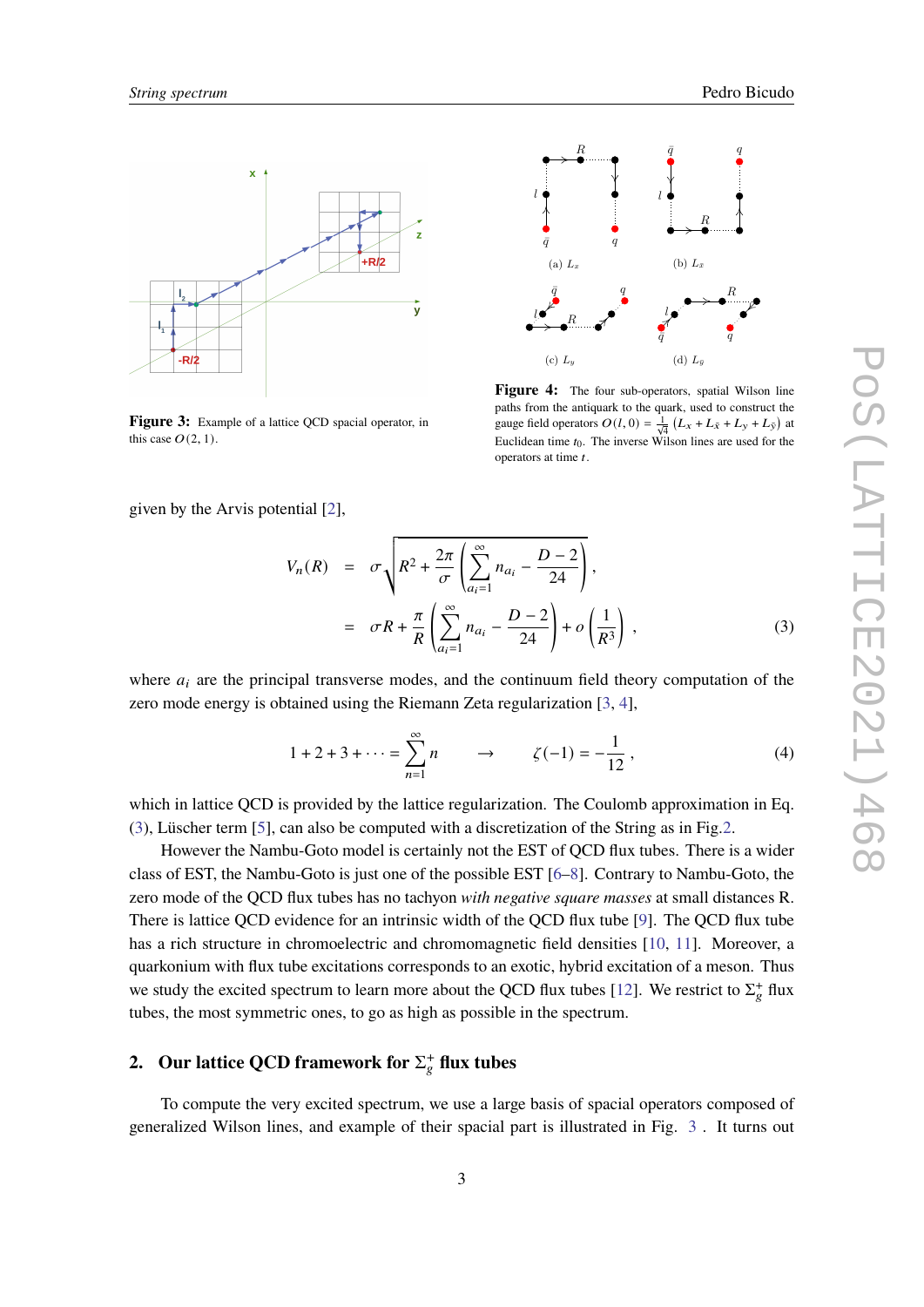<span id="page-3-0"></span>

| ens.           | action   | operators        | ß   | Volume           | $u_{\rm s}$              | $u_t$                    |                | ξR         | $a_s\sqrt{\sigma}$ | $a_t\sqrt{\sigma}$ | $#$ conf. |
|----------------|----------|------------------|-----|------------------|--------------------------|--------------------------|----------------|------------|--------------------|--------------------|-----------|
| O <sub>1</sub> | Wilson   | 11 $O(l_1, l_2)$ | 6.2 | $24^3 \times 48$ | $\overline{\phantom{0}}$ | -                        |                |            | 0.1610             | 0.1610             | 1180      |
| O <sub>2</sub> | Wilson   | 11 $O(l_1, l_2)$ | 5.9 | $24^3 \times 48$ |                          | ۰                        |                | 2.1737(4)  | 0.3088(4)          | 0.1421(2)          | 2630      |
| $W_1$          | Wilson   | $13 \, O(l, 0)$  | 6.2 | $24^3 \times 48$ | ۰                        | $\overline{\phantom{a}}$ |                |            | 0.1610             | 0.1610             | 2500      |
| W <sub>2</sub> | Wilson   | $13 \, O(l, 0)$  | 5.9 | $24^3 \times 48$ | ۰                        | -                        |                | 2.1737(4)  | 0.3093(2)          | 0.1423(1)          | 2170      |
| $W_4$          | Wilson   | 13 $O(l, 0)$     | 5.6 | $24^3 \times 96$ |                          | ۰                        | $\overline{4}$ | 4.5459(9)  | 0.4986(4)          | 0.1097(1)          | 3475      |
| $S_4$          | $S_{II}$ | 13 $O(l, 0)$     | 4.0 | $24^3 \times 96$ | 0.82006                  | 1.0                      | $\overline{4}$ | 3.6266(32) | 0.3043(3)          | 0.0839(1)          | 3575      |

**Table 1:** Our ensembles, for the isotropic Wilson action and the improved anisotropic  $S_{II}$  action.  $\xi$  is the bare anisotropy in the Lagrangian and  $\xi_R$  is the renormalized anisotropy.

that using operators embedded only in axis planes, shown in Fig. [4,](#page-2-1) we decrease the degeneracy of states in our spectrum. This suppresses the  $\Lambda_g$  states. Although we do not want to study them, due to the cubic symmetry of the lattice they may be as well generated by our operators. The first step to compute the energy levels, is to diagonalise the Generalized Eigenvalue Problem for the correlation matrix of our operators  $O(l, 0)$ 

$$
C(t)v_n(t, t_0) = \lambda_n(t, t_0)C(t_0)v_n(t_0),
$$
\n(5)

for each time extent t of the Wilson loop, and get a set of time dependent eigenvalues  $\lambda_i(t)$ . With the time dependence, we study the effective mass plot

$$
E_i \simeq \log \frac{\lambda_i(t)}{\lambda_i(t+1)},
$$
\n(6)

and search for clear plateaux consistent with a constant energy  $E_i$  in intervals  $t \in [t_{i_{\text{min}}}, t_{i_{\text{fin}}}]$  between the initial and final time of the plateau. We use the anisotropic Wilson action [\[13\]](#page-6-11) computed with plaquettes,

$$
S_{\text{Wilson}} = \beta \left( \frac{1}{\xi} \sum_{x,s>s'} W_{s,s'} + \xi \sum_{x,s} W_{s,t} \right) \tag{7}
$$

where  $W_c = \sum_c \frac{1}{3}$  $\frac{1}{3}$ Re Tr(1 –  $P_c$ ),  $P_{s,s'}$  denotes the spatial plaquette,  $P_{s,t}$  the spatial-temporal plaquettes and  $\xi$  is the (unrenormalized) anisotropy. Moreover, to improve our signal we also resort to the improved anisotropic action  $S_{II}$  developed in Ref. [\[14\]](#page-6-12),

$$
S_{II} = \beta \left( \frac{1}{\xi} \sum_{x,s>s'} \left[ \frac{5W_{s,s'}}{3u_s^4} - \frac{W_{ss,s'} + W_{s's',s}}{12u_s^6} \right] + \right. \\
\left. + \xi \sum_{x,s} \left[ \frac{4W_{s,t}}{3u_s^2 u_t^2} - \frac{W_{ss,t}}{12u_s^4 u_t^2} \right] \right),
$$
\n(8)

with  $u_s = \langle \frac{1}{3} \rangle$  $\frac{1}{3}$ Re Tr $P_{ss}$ )<sup>1/4</sup>,  $u_t = 1$ .  $W_{ss,s'}$  and  $W_{ss,t}$ , instead of plaquettes, include 2 × 1 rectangles. The results with more excited states shown in the literature [\[1\]](#page-6-0), have been obtained with this action. The anisotropy is used in order to have a smaller temporal lattice spacing  $a_t$ , to obtain more precise plateaux for excited energies since we have more time slices for the same time intervals. For the  $S_4$ ensemble and for the Wilson ensembles with anisotropy, we use MultiHit with 100 iterations in time followed by Stout smearing in space with  $\alpha = 0.15$  and 20 iterations. We use GPUS, and we find it is more economical to perform all our computations on the fly, rather than saving configurations. Our ensembles are summarized in Table [1.](#page-3-0)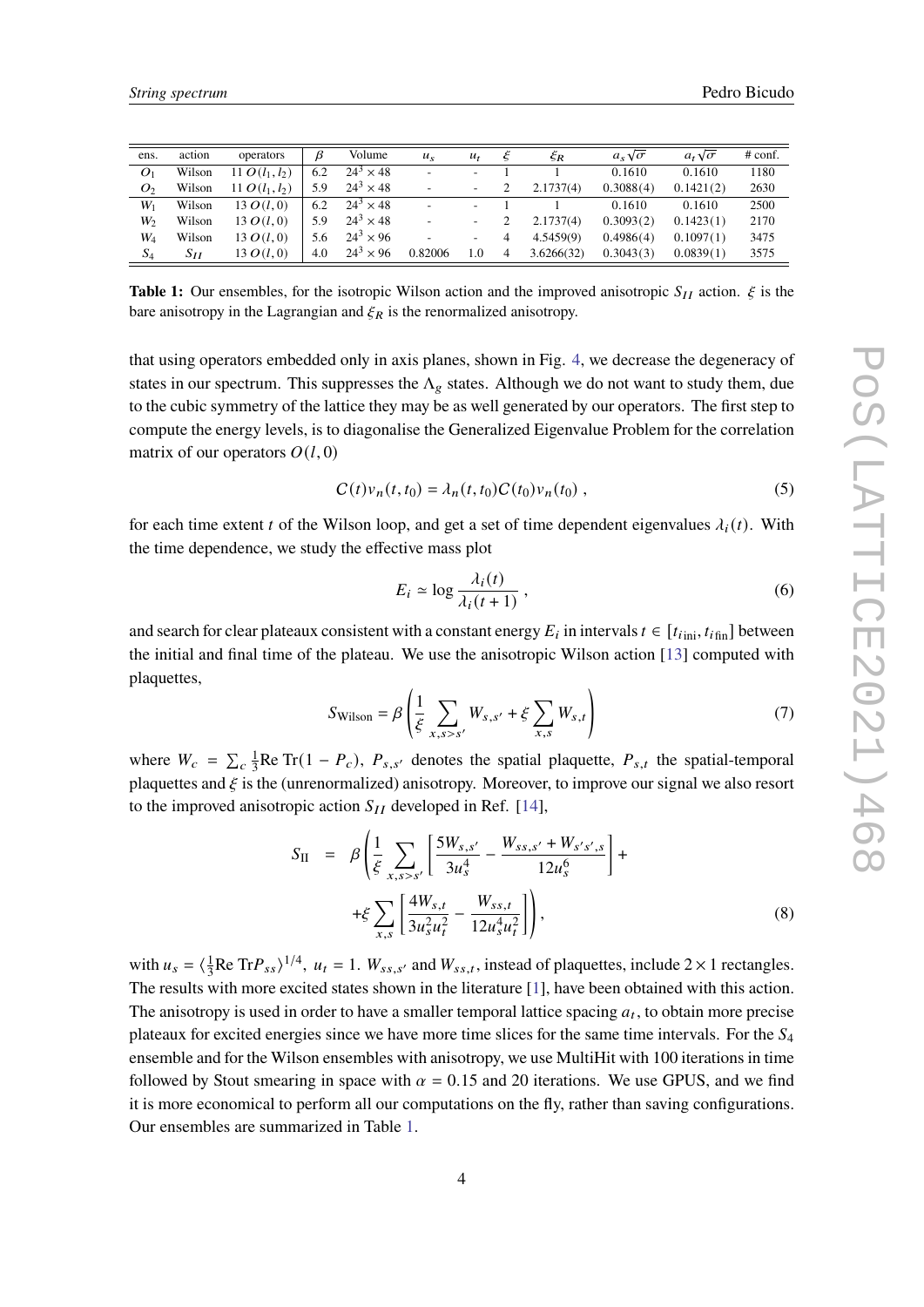<span id="page-4-0"></span>

**Figure 5:** Results with the enlarged basis of 11  $O(l_1, l_2)$  operators with ensembles  $O_1$  and  $O_2$ . The Nambu-Goto model spectrum is in dashed lines.

<span id="page-4-1"></span>

Figure 6: Results for the full spectrum, showing only the levels obtained with good Effective Mass Plots, from top to bottom respectively with ensembles  $W_1, W_2, W_4$  and  $S_4$ . The Nambu-Goto model spectrum is in dashed lines.

# **3.** Improved results for the  $\Sigma_e^+$  spectrum

We obtain several plateaux with clear energy levels for each distance  $R$ . We first check for degeneracies. From Nambu-Goto, we expect the following degeneracies:  $n = 0$ , 1 state :  $n_r = 0$ ;  $n = 2$ , 1 state :  $n_r = 1$ ;  $n = 4$ , 3 states:  $n_r = 2$  or l=4, ... Indeed, using off-axis operators, we find in Fig. [5](#page-4-0) nearly degenerate states  $N = 2$  and  $N = 3$ , compatible with  $n_r = 2$ ,  $l = 0$  and  $n_r = 0$ ,  $l = 4$ states. Using only on axis operators, we are then able to suppress the  $l = 4$  degeneracy. At least for larger distances, we find up to  $N = 8$  levels for the  $S_4$  ensemble, shown in Fig. [6.](#page-4-1) At smaller distances, we are so far unable to avoid some degeneracy; possibly it is due to higher harmonics since  $a_i = 1, 3, 5 \cdots$  are as well  $\Sigma_g^+$  states.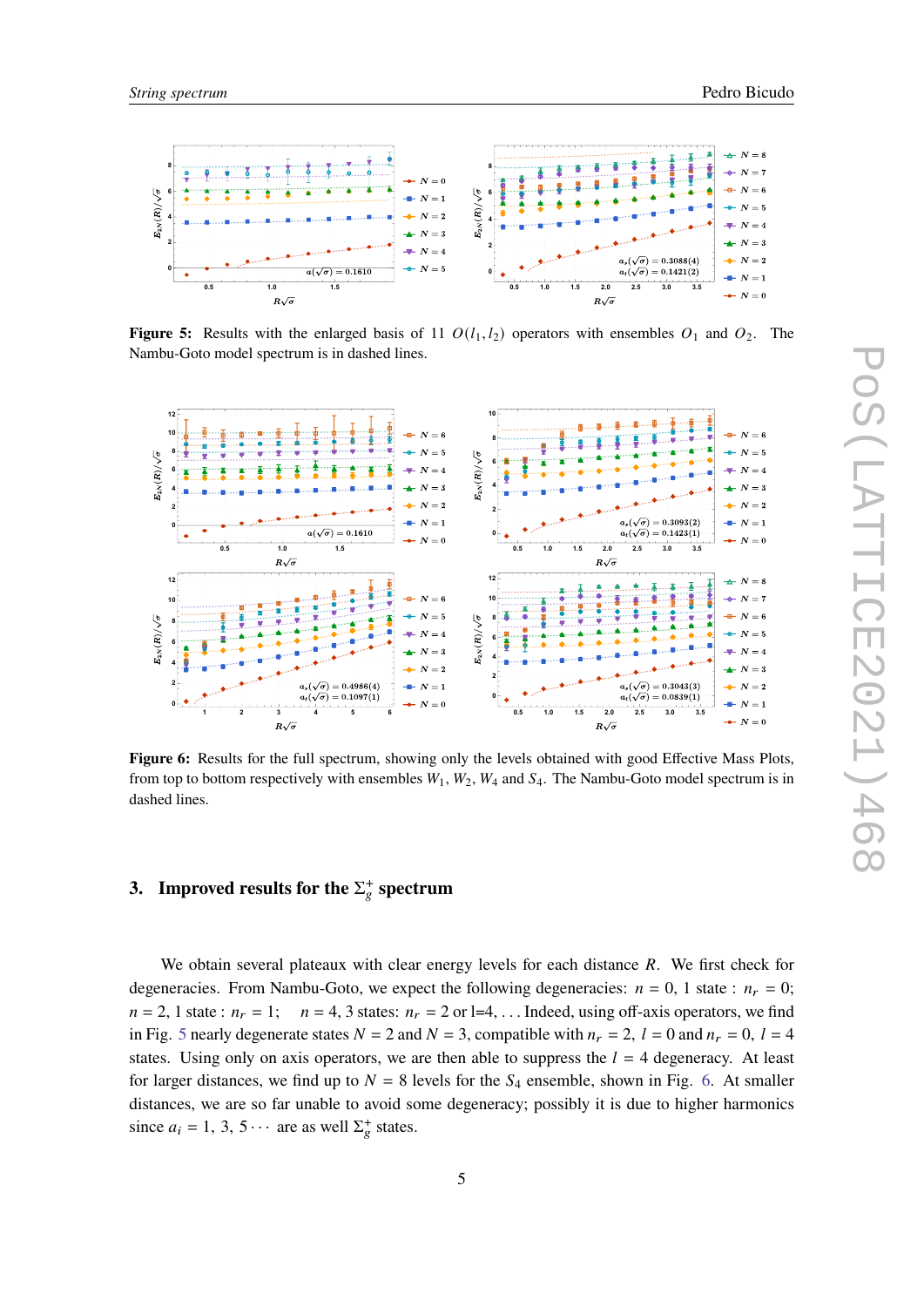

<span id="page-5-0"></span>

**Figure 7:** Very excited spectrum of the QCD flux tube fitted by a generalized Nambu-Goto.



**Figure 8:** Small deviation from the Nambu-Goto spectrum,  $S_{II}$  action.

# **4.** Analysis of our  $\Sigma_g^+$  spectrum

We cannot fit accurately the very high spectrum with the Nambu-Goto spectrum which energy levels are more compressed than ours. We thus generalize the Nambu-Goto model using two different string tensions, the  $\sigma_2$  replaces the  $\sigma$  inside the square root. With a global non-linear fit, shown in Fig. [7,](#page-5-0) we extract as well the renormalized anisotropy  $\xi_R$  and the string tensions  $\sigma$ ,  $\sigma_2$ . Parametrizing the deviation to the Nambu-Goto spectrum, the second  $\sigma_2$  is apparently slightly smaller than  $\sigma$ . We find a deviation, in Fig. [8,](#page-5-0) of up to 10% for the  $S_4$  ensemble. A deviation is also present for the other ensembles albeit smaller In the  $W_2$  ensemble.

#### **5. Conclusion and discussion**

We compute the potentials for several new excitations of the pure  $SU(3)$  flux tubes produced by two static 3 and  $\bar{3}$  sources, specializing in the radial excitations of the groundstate  $\Sigma_g^+$ . Using a large basis of operators, employing the computational techniques with GPUs of Ref. [\[10\]](#page-6-8) and utilizing different actions with smearing and anisotropy we go up to  $N = 8$  excitations. In general the excited states of the the  $\Sigma^+_{\mathfrak{g}}$  flux tubes are comparable to the Nambu-Goto EST with transverse modes, only depending on the string tension  $\sigma$  and the radial quantum number  $n_r$ . A detailed analysis shows a deviation of up to 10% to the excited spectrum of the Nambu-Goto Model. We leave the confirmation of this deviation for futures studies. A subsequent feasible study is the computation of the widening in the different wavefunctions in the spectrum, and comparing them to from the zero mode widening. An important outlook would be the study of hybrid quarkonium resonances.

## **Acknowledgements**

We acknowledge discussions on flux tubes and constituent gluons with our colleagues Sergey Afonin, Gunnar Bali, Daniele Binosi, Bastian Brandt, Richard Brower, Fabien Buisseret, Leonid Glozman, Alexei Kaidalov, Felipe Llanes-Estrada, Vincent Mathieu, Colin Morningstar, Lasse Müller, Fumiko Okiharu, Orlando Oliveira, Emilio Ribeiro and Marc Wagner. We thank the support of CeFEMA under the contract for R&D Units, strategic project No. UID/CTM/04540/2019, and the FCT project Grant No. CERN/FIS-COM/0029/2017. NC is supported by FCT under the contract No. SFRH/BPD/109443/2015 and AS is supported by the contract No. SFRH/PD/BD/135189/2017.